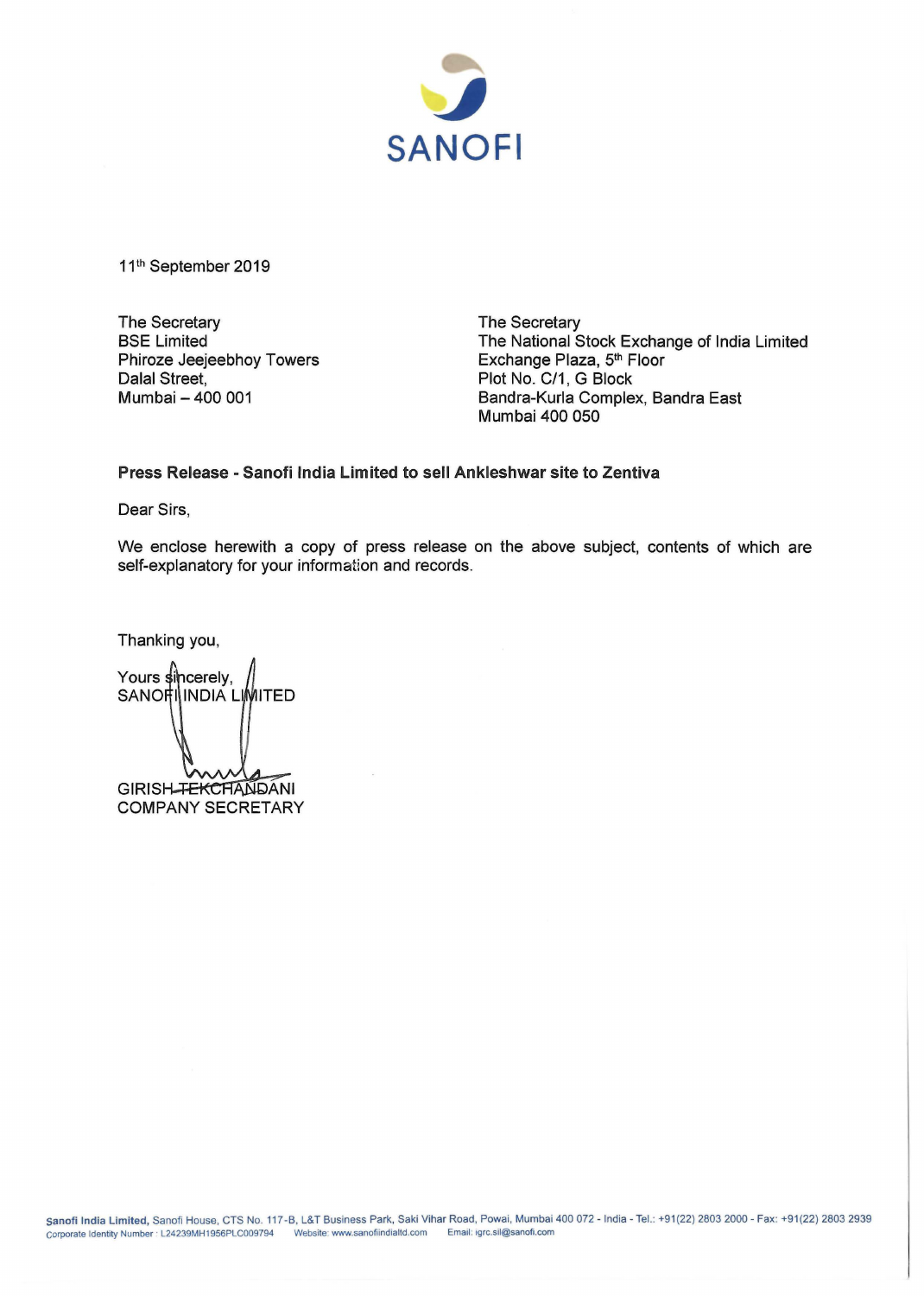



**Press Release INDIA**

## **Sanofi India Limited to sell Ankleshwar site to Zentiva**

Board of Directors approve slump sale and transfer of the manufacturing facility

**Mumbai – September 11th , 2019** - The Board of Directors of Sanofi India Limited (SIL) has approved a transaction for the slump sale and transfer of its manufacturing facility at Ankleshwar, Gujarat to Zentiva and its legal entity in India, Zentiva Private Limited for a consideration of Rs. 2,617 million, subject to customary working capital adjustments. This transaction is subject to shareholders' approval and the completion of certain conditions as defined under the Business Transfer Agreement.

In 2018, as part of a global transaction, Zentiva, which was Sanofi's European generics business, was sold to Advent International.

*"Sanofi's long-term strategy is to focus on manufacturing Sanofi branded products. Given that the two companies share similar values and commitment towards serving patients and their employees, the Board of Directors of Sanofi India Limited approved this transaction in the long-term interest of all stakeholders." said Rajaram NARAYANAN, Managing Director – Sanofi India Limited.* 

The Ankleshwar site is Sanofi India's oldest manufacturing facility where brands like Combiflam®, Allegra® and Amaryl® are made. The production of these iconic brands will now be moved to the Company's Goa site and external manufacturing sites as well.

*About the Ankleshwar site:* Established in 1987, the site has a chemistry & biotechnology development centre, and manufactures both intermediates and pharmaceutical formulations. A large producer of tablets, Sanofi's Ankleshwar site manufactures more than 6 billion tablets annually.

## **About Sanofi, India**

**As Sanofi India, we are in a great place to make a difference. For six decades, we have earned the trust of our customers and stakeholders, for our commitment to promoting health in India. As partners of hope in every Indian's health journey, we engage across the entire health cycle – from prevention to wellness, treatment, patient support & capacity building.** 

## **About Sanofi**

Sanofi is dedicated to supporting people through their health challenges. We are a global biopharmaceutical company focused on human health. We prevent illness with vaccines, provide innovative treatments to fight pain and ease suffering. We stand by the few who suffer from rare diseases and the millions with long-term chronic conditions.

With more than 100,000 people in 100 countries, Sanofi is transforming scientific innovation into healthcare solutions around the globe.

Sanofi, Empowering Life